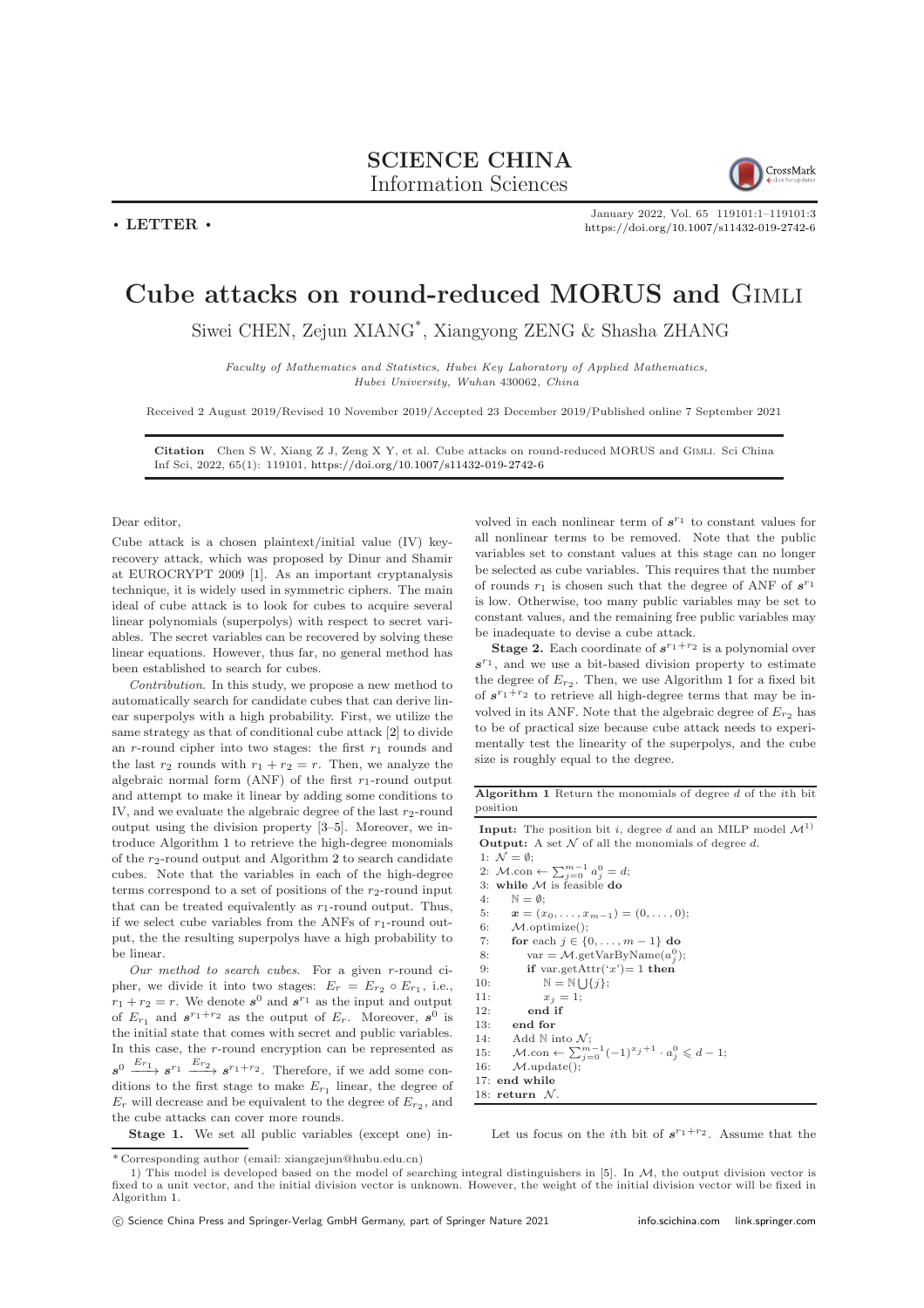<span id="page-1-1"></span>

| Cipher        | Attack type    | Method               | Steps or rounds | Time        | Source     |  |
|---------------|----------------|----------------------|-----------------|-------------|------------|--|
| MORUS-640-128 | Key-recovery   | Cube.A $Div.p^a$     | 3/16            | $2^{117}$   | Ref. [6]   |  |
|               | Key-recovery   | Cube.A Div.p         | 4/16            | $2^{119}$   | Ref. [6]   |  |
|               | Key-recovery   | Cube attack          | 4.4/16          | $2^{27.91}$ | Our result |  |
|               | Distinguishing | Linear cryptanalysis | 16/16           | $2^{76}$    | Ref. [7]   |  |
| GIMLI         | Key-recovery   | Cube attack          | 7/24            | $2^{27.06}$ | Our result |  |

Table 1 Results on MORUS and Gimli

a) Cube attacks based on division property [\[8\]](#page-2-7).

degree of  $s_i^{r_1+r_2}$  is d and let the set N be the variable indices of a degree d term of  $s_i^{r_1+r_2}$  returned by Algorithm [1.](#page-0-0) Then, the ANF of  $s_i^{r_1+r_2}$  contains  $\Pi_{j\in\mathbb{N}}s_j^{r_1}$ . Once done with the linearization process in the first state, each  $s_j^{r_1}$   $(j \in \mathbb{N})$  becomes a linear polynomial over public variables, and we can obtain a linear superpoly with a high probability if we select one public variable from each  $s_j^{r_1}$   $(j \in \mathbb{N})$  as cube variable. Furthermore, the cube variables are required to be either independent or multiplied with a linear combination of secret variables. Then, we can apply Algorithm [2](#page-1-0) to select cube variables for an  $(r_1 + r_2)$ -round cipher.

<span id="page-1-0"></span>

| Algorithm 2 Return candidate cubes                                                                                              |
|---------------------------------------------------------------------------------------------------------------------------------|
| <b>Input:</b> The $r_1$ -round state $s^{r_1} = (s_0^{r_1}, \ldots, s_{m-1}^{r_1})$ and the set<br>$N$ returned by Algorithm 1. |
| <b>Output:</b> A set $\mathcal C$ of candidate cubes.                                                                           |
| 1: $\mathcal{C} = \emptyset$ :                                                                                                  |
| 2: for each set $\mathbb{N} \in \mathcal{N}$ do                                                                                 |
| 3: $\mathbb{C}' = \emptyset$ :                                                                                                  |
| 4: for each $i \in \mathbb{N}$ do                                                                                               |
| Add an IPV $v_{I_i}$ of $s_i^{r_1}$ into $\mathbb{C}'$ ;<br>5:                                                                  |
| $6:$ end for                                                                                                                    |
| 7: $\mathbb{C}'' \leftarrow \mathbb{C}'$ :                                                                                      |
| 8: for each $i \in \mathbb{N}$ do                                                                                               |
| Replace IPV $v_{I_i}$ by KPV $v_{K_i}$ of $s_i^{r_1}$ in $\mathbb{C}''$ ;<br>9:                                                 |
| Add the cube set $\mathbb{C}''$ into set $\mathcal{C}$ :<br>10:                                                                 |
| $\mathbb{C}'' \leftarrow \mathbb{C}'$<br>11:                                                                                    |
| 12:<br>end for                                                                                                                  |
| $13:$ end for                                                                                                                   |
| 14: return $C$ .                                                                                                                |

Definition 1. A public variable is called an independent public variable (IPV) if it appears in the ANF of  $s_j^{r_1}$  and not multiplied with any other variable (public or secret). A public variable is called a keyed public variable (KPV) if it appears in the ANF of  $s_j^{r_1}$  and is multiplied with a linear combination of secret variables.

In the following, we present a toy example to demonstrate the whole procedure briefly.

Example 1. Consider a 3-round cube attack on a 16-bit toy cipher E, where the initial state contains an 8-bit secret key  $\boldsymbol{x}$  and an 8-bit IV  $\boldsymbol{v}$ . Meanwhile, let  $\boldsymbol{s}^i = (s_0^i, \dots, s_{15}^i)$ be the output of ith round encryption. We divide the 3 round encryption into  $E = E_2 \circ E_1$ , i.e.,  $r_1 = 1$  and  $r_2 = 2$ . We focus on  $s_0^3$  and assume that its algebraic degree is 3 (regarding  $s^1$  $s^1$ ). Algorithm 1 returns a set of monomials  $\mathcal{N} = \{\{0,1,2\}\}\$  of Stage 2. This implies that  $s_0^1 s_1^1 s_2^1$  is the only possible monomial of degree 3 that appears in the ANF of  $s_0^3$ . Suppose that the ANFs of  $s_0^1$ ,  $s_1^1$ , and  $s_2^1$  are

given below:

$$
\begin{cases}\ns_0^1 = v_0 + v_1 x_0 + v_6 v_7 + x_0 x_1, \\
s_1^1 = v_2 + v_3 x_3, \\
s_2^1 = v_4 + v_5 x_5 x_6.\n\end{cases}
$$

The first step is to linearize  $s_0^1$ ,  $s_1^1$ , and  $s_2^1$  in Stage 1. It is clear that the algebraic degree of  $s_0^1$  is equivalent to 2, and we have to set one or both  $v_6$  and  $v_7$  to constant values. Thus, there are three methods to linearize  $s_0^1$  that will result in different cubes.

**Case 1.** Set one or both of  $v_6$  and  $v_7$  to 0, and the set of IPV is  $\{v_0, v_2, v_4\}$ . Then, the IPV  $v_0$  in  $s_0^1$  is replaced with the KPV  $v_1$  of  $s_0^1$ , and this will result in a candidate cube  $\{v_1, v_2, v_4\}$ . Since the ANF of  $s_0^3$  possibly contains  $s_0^1 s_1^1 s_2^1$ ,  $v_1 v_2 v_4 x_0$  will then appear in the ANF of  $s_0^3$  with a high probability. In other words, this cube will have a superpolys of  $x_0$  with a high probability. Similarly, we can get another candidate cube  $\{v_0, v_3, v_4\}$  by substituting  $v_2$  with the KPV  $v_3$  of  $s_1^1$ . As for  $s_2^1$ , no KPV exists, and  $v_5$  cannot be selected as a cube variable because it is multiplied with a nonlinear term  $x_5x_6$  that may lead to a nonlinear superpoly. Thus, in this case, we can find two candidate cubes using Algorithm [2:](#page-1-0)  $\{v_1, v_2, v_4\}$  and  $\{v_0, v_3, v_4\}$ .

**Case 2.** Set  $v_7$  to 1, and  $v_6$  is a new IPV of  $s_0^1$  apart from  $v_0$  in this case. Thus, there are two sets of IPV:  $\{v_0, v_2, v_4\}$ and  $\{v_6, v_2, v_4\}$ . For each set of IPV, similar procedure with Case 1 is performed to select candidate cubes. We can identify three candidate cubes:  $\{v_1, v_2, v_4\}, \{v_0, v_3, v_4\},\$ and  $\{v_6, v_3, v_4\}.$ 

**Case 3.** Set  $v_6$  to 1, and  $v_7$  is a new IPV of  $s_0^1$ apart from  $v_0$ . Then, we determine three candidate cubes:  ${v_1, v_2, v_4}, {v_0, v_3, v_4}, \text{ and } {v_7, v_3, v_4}.$ 

Thus, we have found four candidate cubes using Algo-rithm [2:](#page-1-0)  $\{v_1, v_2, v_4\}$ ,  $\{v_0, v_3, v_4\}$ ,  $\{v_6, v_3, v_4\}$ , and  $\{v_7, v_3$ , v4}. However, we have to confirm that the other 13 bits, i.e.,  $s_3^1, s_4^1, \ldots, s_{15}^1$  can also be linearized for each candidate cube. If the candidate cube cannot linearize the other bits then this cube will be rejected. Once these 13 bits are done with the linearization procedures, all candidates that survive are sent to the linearity test procedure.

Applications to  $MORUS<sup>2</sup>$  and  $GIMLI<sup>3</sup>$ . We apply our attack model to round-reduced MORUS and Gimli, where there exists no associated data and the nonce can be reused. For MORUS, we achieved a 4.4-steps cube attack with time complexity of  $2^{27.91}$ , whereas the cube attack in [\[6\]](#page-2-5) following four steps has a time complexity of  $2^{119}$ . For GIMLI, we also achieved a 7-rounds practical key-recovery attack with time complexity of  $2^{27.06}$ . The results are summarized in the Table [1.](#page-1-1) All the experiments were conducted on the following platform: Intel(R) Core(TM) i7-7700k CPU@3.6 GHz,

<sup>2)</sup> https://competitions.cr.yp.to/round3/morusv2.pdf.

<sup>3)</sup> https://csrc.nist.gov/CSRC/media/Projects/lightweight-cryptography/documents/round-2/spec-doc-rnd2/gimli-spec-round 2. pdf.